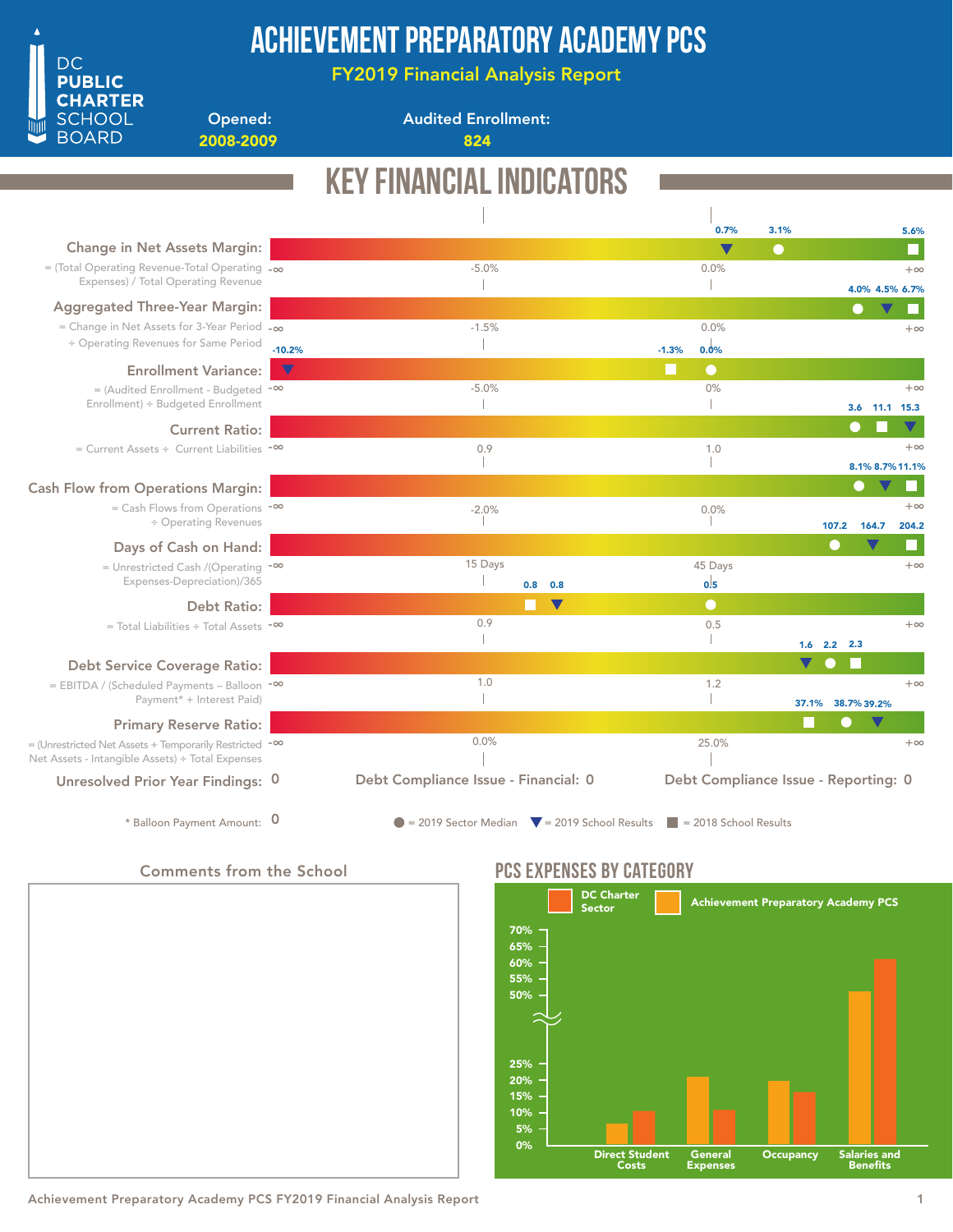### Achievement Preparatory Academy PCS

FY2019 Financial Analysis Report

## Financial position FINANCIAL ACTIVITIES

|                            | 2019         | 2018         |
|----------------------------|--------------|--------------|
| <b>Total Assets</b>        | \$38,363,805 | \$41,800,510 |
| <b>Current Assets</b>      | \$8,452,953  | \$10,606,520 |
| <b>Total Liabilities</b>   | \$31,394,163 | \$34,958,789 |
| <b>Current Liabilities</b> | \$552,370    | \$957,757    |
| <b>Net Asset Position</b>  | \$6,969,643  | \$6,841,721  |

|                                             | 2019         | 2018         |
|---------------------------------------------|--------------|--------------|
| <b>Revenues and Support</b>                 | \$17,905,820 | \$19,521,917 |
| <b>Expenses</b>                             | \$17,777,898 | \$18,419,507 |
| <b>Non-operating Revenues</b><br>(Expenses) | <b>SO</b>    | <b>SO</b>    |
| <b>Surplus (Deficit)</b>                    | \$127,922    | \$1,102,410  |

|                                                                                                                                       | 2019 | 2018      |
|---------------------------------------------------------------------------------------------------------------------------------------|------|-----------|
| Qualified/Modified/Adverse Opinion<br>on the Financial Statements                                                                     | No   | <b>No</b> |
| <b>Material Weakness in Internal</b><br><b>Control over Financial</b><br><b>Reporting (GAS)</b>                                       | No   | No        |
| <b>Non-compliance Material to the</b><br><b>Financial Statements (GAS)</b>                                                            | No   | <b>No</b> |
| <b>Modified Opinion on Major Federal</b><br><b>Award Programs (Uniform Guidance)</b>                                                  | No   | <b>No</b> |
| <b>Material Weaknesses in the Internal</b><br><b>Control over Compliance with Major</b><br><b>Federal Programs (Uniform Guidance)</b> | No   | <b>No</b> |
| <b>Findings and Questioned Costs</b>                                                                                                  | 0    | 0         |
| <b>Going-Concern Issue</b>                                                                                                            | No   | No        |

# AUDIT FINDINGS **The CONSTRUCT OF STRUCK CONSTRUCT REVENUES/EXPENSES PER STUDENT**

|                                                                 | 2019     | 2018     | 2019 Sector<br><b>Median</b> |
|-----------------------------------------------------------------|----------|----------|------------------------------|
| <b>DC Funding</b><br>per Student                                | \$19,354 | \$18,600 | \$19,863                     |
| <b>Grants and</b><br><b>Contributions</b><br><b>Per Student</b> | \$22     | \$17     | \$346                        |
| <b>Total Revenues</b><br>per Student                            | \$21,730 | \$20,293 | \$23,270                     |
| <b>Expenses per</b><br><b>Student</b>                           | \$21,575 | \$19,147 | \$22,981                     |

## PCSB OBSERVATIONS

The school had an adequate financial position. It had \$7.4M, or 164 days, of cash on hand and a current ratio of 15.3, which is significantly lowers any short-term liquidity risks. The school's debt ratio of 0.8 is relatively high, however, due to its investment in facilities.

The school chose to voluntarily decrease its headcount in its middle school to focus on improving academic performance. While this resulted in a decline in revenues, it did not impact overall financial performance.

### Debt:

During May 2015, the school secured loans to finance construction and renovation of its facility and payment of facility rent, totaling \$33.1M. Further, in December 2015 and December 2016, the school became a participant in the New Market Tax Credits (NMTC) program, where it was also able to use \$23.8M and \$7.7M, respectively, in NMTC qualified funding. The total principal outstanding as of June 30, 2019, was \$31.5M.

### Property Lease:

The school subleases office space at Wahler Place. The lease began in 2015 at \$777K/year, increasing 2% each year. However, rent is abated because of improvements on the property, so no rent expense was recognized in 2019.